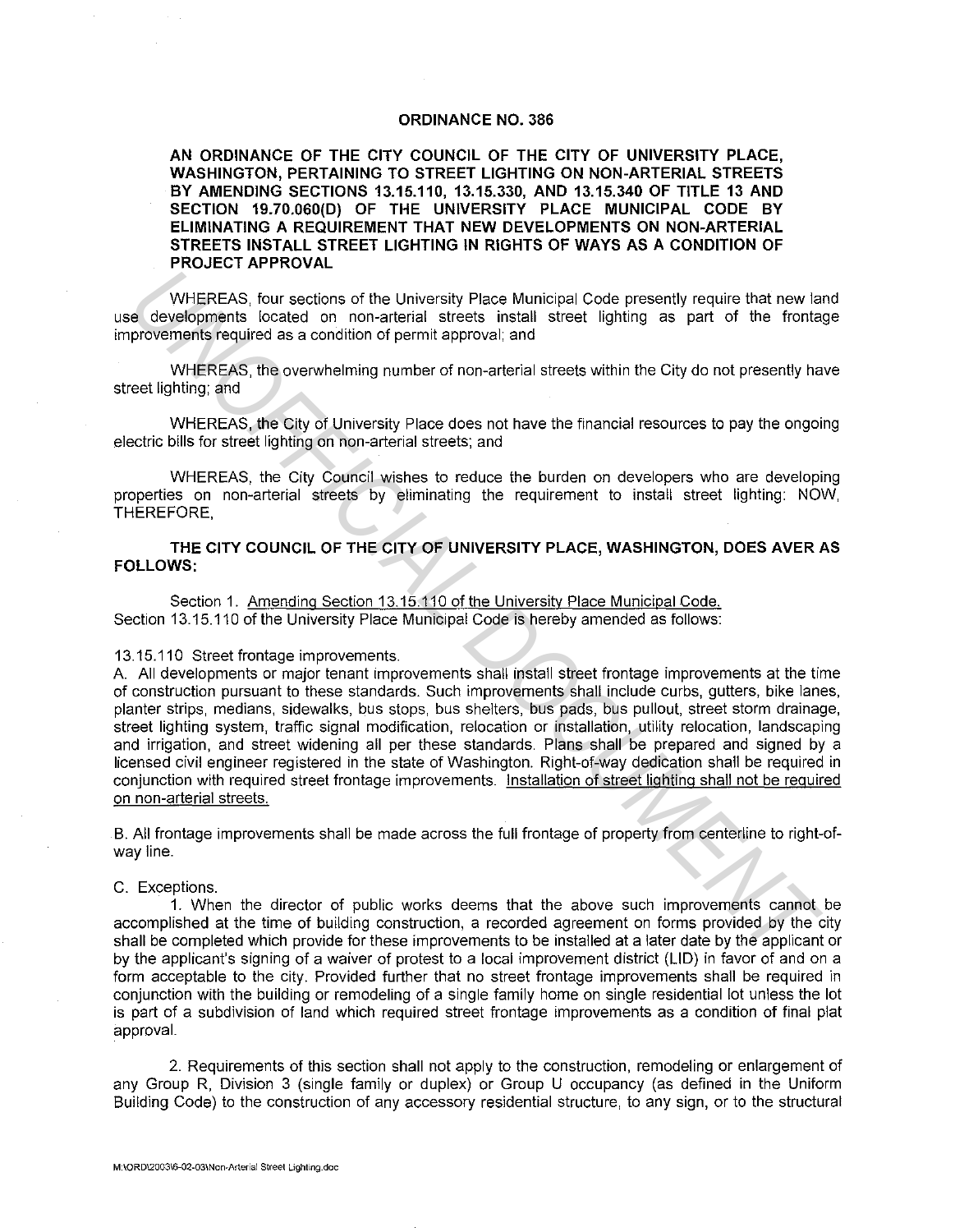addition, alteration or repair to any existing structure within any twelve month period which neither exceeds fifty percent of the value of the existing structure nor increases the total floor space of the structure by more than ten percent. Provided, that no Group R, Division 3 structure or mobile home shall be constructed or placed on a lot unless such lot takes access from a road which satisfies the requirements of this Chapter.

Section 2. Amending Section 13.15.330 of the University Place Municipal Code. Section 13.15.330 of the University Place Municipal Code is hereby amended as follows:

## 13.15.330 General.

All developments requiring frontage improvements pursuant to this Code shall provide street lights in accordance with the standards for such improvements of the city and they shall be owned and operated by the city if located within public rights-of-way. Street lighting located on private properties shall be under a maintenance agreement and maintained by the homeowners' association. Installation of street lighting shall not be required on non-arterial streets.

Section 3. Amending Section 13.15.340 of the University Place Municipal Code. Section 13.15.340 of the University Place Municipal Code is hereby amended as follows:

## 13.15.340 Design standards.

A street lighting plan submitted by the applicant and approved by the public works director shall be required for all street light installations. Type of installation shall be as set forth in these Standards and as directed by the city except where noted herein.

All public street light designs shall be prepared by an engineering firm capable of performing such work. The engineer shall be licensed by the state of Washington. All developments shall submit the lighting plan on a separate sheet. After system is completed and approved, a set of "as built" mylars shall be submitted to the city as a permanent record.

Street lighting shall incorporate a mixture of two pedestrian light poles to one median light pole along sidewalks to achieve lighting requirements and also to provide pedestrian safety and pedestrian scale to the street.

#### A Planter Strip Lighting

Light poles located within planter strips shall be 16 feet high, round tapered fiberglass poles, model No. OA-305-16-GR/-3 (anchor base) as manufactured by W.J. Whatley, Inc. or City Engineer approved equal. Mounted on each pole shall be a luminaire, model No. K118-LAR-lll-100-MH-120-K18-GR, as manufactured by W.J. Whatley, Inc. or City Engineer approved equal. Each pole shall be outfitted with a decorative base cover, as manufactured by W.J. Whatley, Inc. Pole color to be determined by City Engineer. Poles shall be positioned to provide a miminum 24 inch clearance between the edge of the pole base and the vertical face of the curb. 3.15.330 Ceneral.<br>
In developments requiring frontage improvements pursuant to this Code shall provide street lights<br>
obsorbance with the standards for such improvements of the city and they shall be owned and operation<br>
o

#### B. Median Lighting

Light poles located within raised medians shall be 35 feet high, round tapered fiberglass poles, model No. A4328-(Y)-18-64/611-N6 (anchor base) as manufactured by W.J. Whatley, Inc. or City Engineer approved equal. Each pole shall be outfitted with a decorative base cover, as manufactured by W.J. Whatley, Inc. Pole color to be determined by City Engineer. Pole color to be determined by City Engineer. Mounted on each pole shall be a decorative double mast arm, model No. KA 72-T1-8-7' (rise) and two luminaires, Model No. K-205-EPP-200-HPS-120-PC-GR, all as manufactured by King Luminaires, or City Engineer approved equal.

Spacing will be determined by the director of public works using the following criteria:

# **AVERAGE MAINTAINED HORIZONTAL ILLUMNATION (FOOT CANDLES)**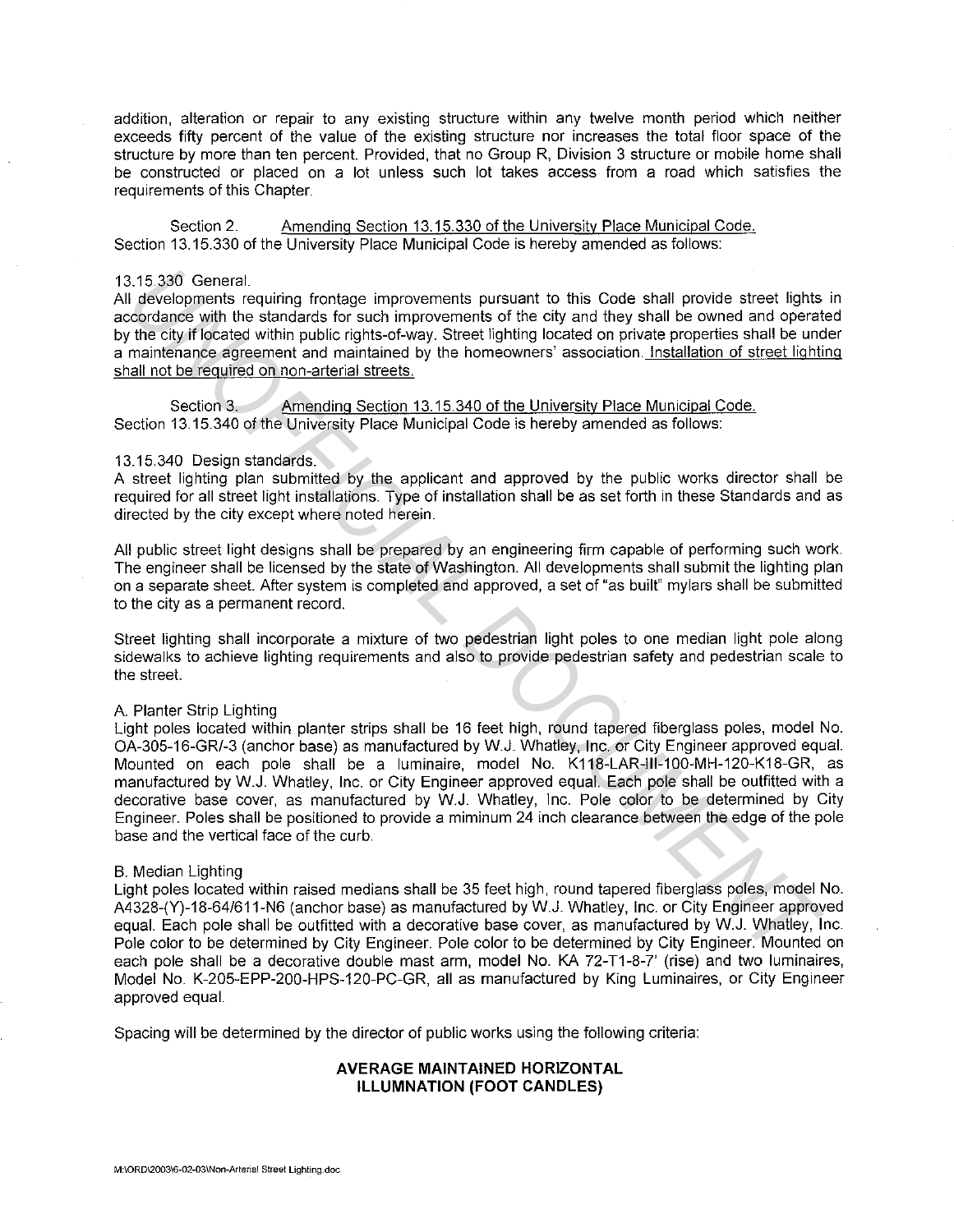**Road Class Residential** 

| Local Feeder and Minor 0.4 |     |
|----------------------------|-----|
| <b>Collector Arterial</b>  | 0.6 |
| <b>Secondary Arterial</b>  | 0.8 |
| <b>Major Arterial</b>      | 0.8 |

Uniformity Ratio: 6:1 average: minimum for local

4:1 average: minimum for collector

3:1 average: minimum for secondary and major arterial

Dirt Factor =  $0.85$ , lamp lumen depreciation factor - .073

Minimum Weak Point Light= 0.2fc except residential local street

Average Illumination at Intersections = 1.5 times the illumination required on the more highly illuminated street

400 watt initial lamp lumens 200 watt initial lamp lumens 150 watt initial lamp lumens 100 watt initial lamp lumens  $=$ = = = 50,000 22,000 16,000 9,500

Line loss calculations shall show that no more than five percent voltage drop occurs in any circuit. Lamp load factor shall equal 1.2. Pole foundations shall be per drawing 2-17.

All street light electrical installations including wiring conduit and power connections shall be located underground.

The general notes in UPMC 13.15.345 need to be included on any plans dealing with street design in addition to all applicable requirements as set forth in UPMC 13.10.040.

Section 4. Amending Section 19.70.060(D) of the University Place Municipal Code. Section 19.70.060(0) of the University Place Municipal Code is hereby amended as follows:

D. Lighting. Street lighting shall be provided in conjunction with all new development or major tenant improvements on the arterial streets of the City. Street lighting shall be provided along arterial streets in accordance with specification and standards approved by the city engineer. In multifamily, commercial, and industrial developments and major tenant improvements, lighting and glare shall be shielded or directed away from moderate density single-family zones and residential uses. 4:1 average: minimum for celector<br>3:1 average: minimum for secondary and major arterial<br>actor = 0.85, lamp lumen deprectation factor – .073<br>num Weak Petril Light = 0.2/c except residential local street<br>ge Illumination at I

Section 5. Severability. If any section, sentence, clause, or phrase of this ordinance shall be held to be invalid or unconstitutional by a court of competent jurisdiction, such invalidity or unconstitutionality shall not affect the validity or constitutionality of any other section, sentence, clause, or phrase of this ordinance.

Section 6. Publication And Effective Date. A summary of this Ordinance consisting of its title shall be published in the official newspaper of the City. This ordinance shall take effect five days after publication.

**PASSED BY THE CITY COUNCIL ON JUNE 2, 2003** 

Jean Brooks, Mayor